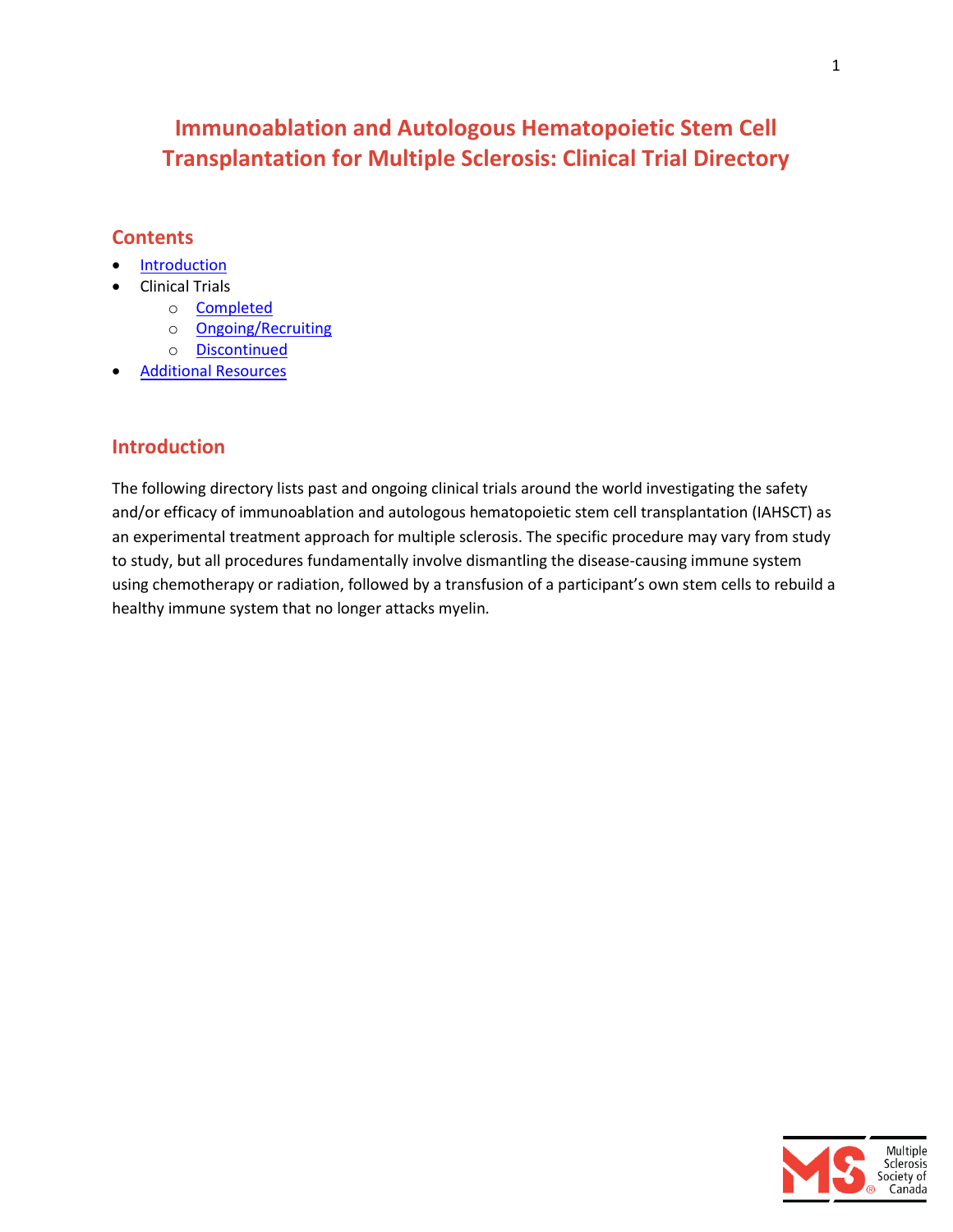### <span id="page-1-0"></span>**Clinical Trials: Completed**

#### **1. Autologous Stem Cell Transplant for Multiple Sclerosis (MS/BMT) \***

- Status: Completed
- Principal Investigator(s): Mark Freedman; Harold Atkins
- Lead Institution(s): Ottawa Hospital Research Institute
- Phase: 2
- Study Design: Non-randomized, open-label, single-group
- Enrollment: 24
- Dates:
	- o Start date: August 2001
	- o Completion date: December 2012
- Key Details:
	- $\circ$  Follow-up: 4 12 years
	- o Eligibility:
		- $18 50$  years old
		- $\blacksquare$  EDSS:  $3.0 6.0$
		- Active MS with relapses and sustained accumulated impairment
		- **Failure of previous DMTs**
	- o Conditioning cocktail: busulphan, cyclophosphamide and rabbit anti-thymocyte globulin
	- o Primary endpoint: 3-year MS activity-free survival
	- $\circ$  Ex vivo CD34 immunomagnetic selection (meaning that the stem cell graft had mature immune cells removed to prevent "memory" of autoimmune response being maintained)
- [ClinicalTrials.gov site](https://clinicaltrials.gov/ct2/show/NCT01099930?term=NCT01099930&rank=1)
- Publications:
	- o [Publication \(methodology\)](http://www.ncbi.nlm.nih.gov/pubmed/19378207)
	- o [Publication \(results\)](http://www.thelancet.com/journals/lancet/article/PIIS0140-6736(16)30169-6/abstract)
		- No clinical relapses
		- No new active inflammatory lesions on MRI
		- Stabilized decrease in brain volume (comparable to healthy controls)
		- No disease progression seen in 70% of participants
		- **EXECUTE:** Lasting reversal of symptoms in 40% of participants
- *\* Funded by the Multiple Sclerosis Scientific Research Foundation*

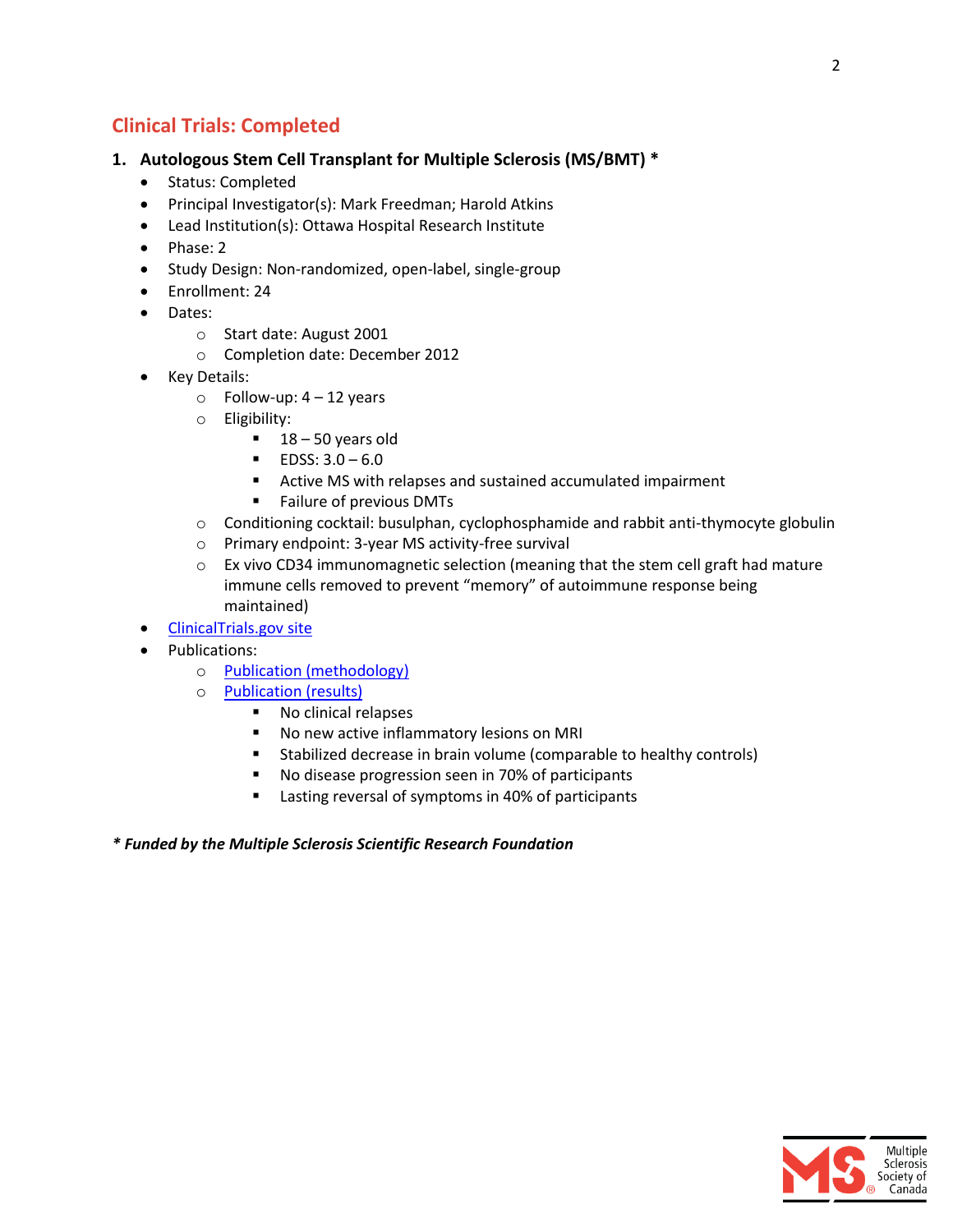- **2. Association of Nonmyeloablative Hematopoietic Stem Cell Transplantation With Neurological Disability in Patients With Relapsing-Remitting Multiple Sclerosis**
	- Status: Completed
	- Principal Investigator(s): Richard Burt
	- Lead Institution(s): Northwestern University, Chicago
	- Phase: N/A
	- Study Design: Case series (not a clinical trial)
	- Enrollment: 123 participants with RRMS, 28 participants with SPMS
	- Dates:
		- o Start date: July 2003
		- o Completion date: February 2014
	- Key Details:
		- o Follow-up: 5 years
		- o Conditioning cocktail: *low-dose* cyclophosphamide, plus either alemtuzumab or thymoglobulin
		- $\circ$  Primary endpoint: significant change in EDSS (Improvement = +1 point or more; Progression: -1 point or more)
		- o Eligibility:
			- $18 55$  years old
			- $\blacksquare$  EDSS: 2.0 6.0
			- Acute relapses with remission
			- Failure of previous DMTs
			- **Previously treated with corticosteroids**
	- ClinicalTrials.gov site: N/A
	- [Publication \(results\)](http://www.ncbi.nlm.nih.gov/pubmed/25602998)
		- o Improvement in EDSS at 2 and 4 year time points
		- o Relapse-free survival at 4 years: 80%
		- o Progression-free survival at 4 years: 87%

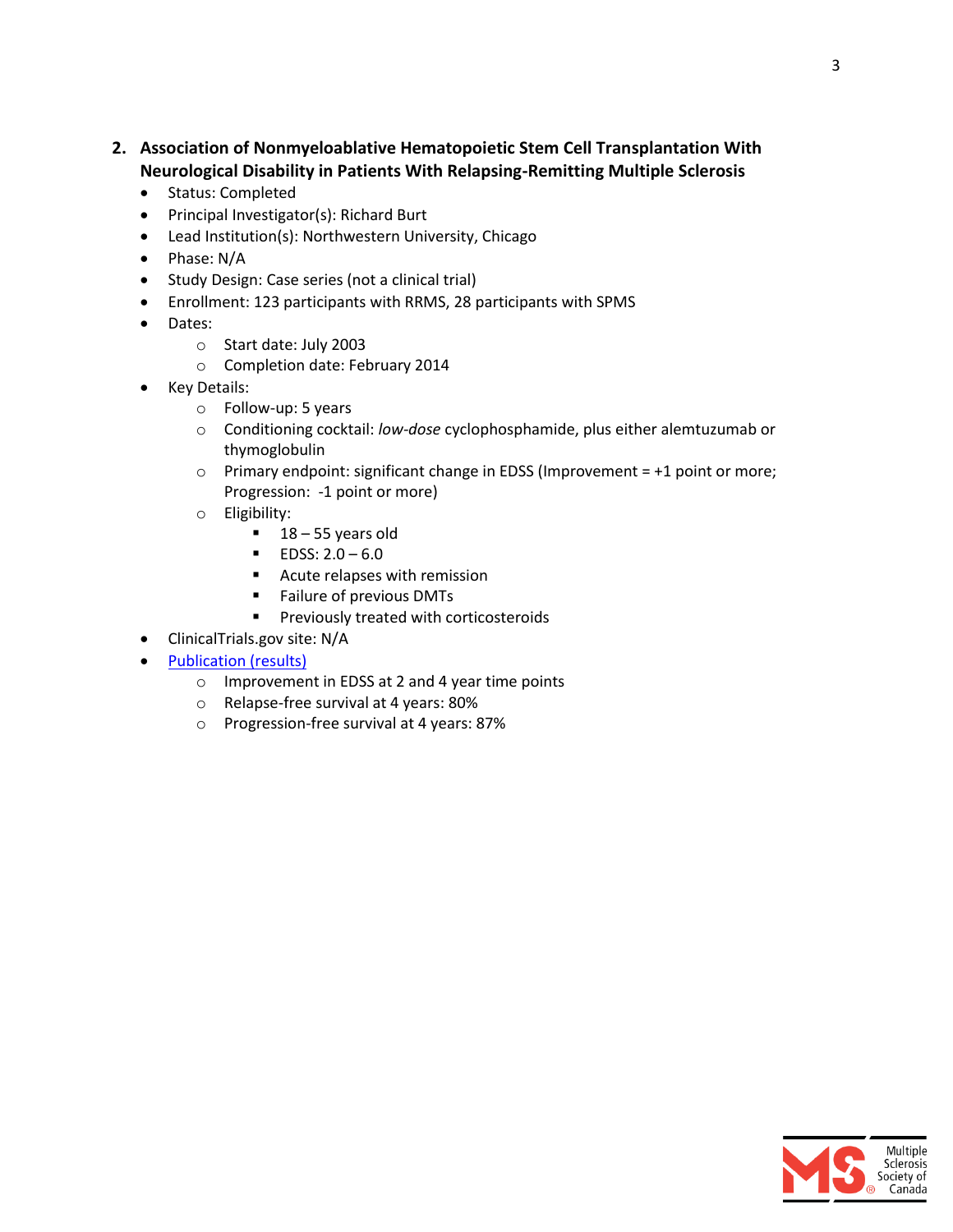#### **3. High-Dose Immunosuppression and Autologous Transplantation for Multiple Sclerosis (HALT MS) Study**

- Status: Recently completed; pending publication
- Principal Investigator(s): Richard Nash
- Lead Institution(s): Colorado Blood Center Institute
- Phase: 2
- Study Design: Single group, open label
- Estimated enrollment: 25
- Dates:
	- o Start date: July 2006
	- o Completion date: November 2015
- Key Details:
	- o Follow-up: 5 years
	- o Eligibility:
		- $18 60$  years old
		- EDSS:  $3.0 5.5$  at baseline
		- $\blacksquare$  Disease duration of < 15 years
		- **Failure of previous DMTs**
	- o Conditioning cocktail: high dose treatment with carmustine, etoposide, cytarabine, and melphalan
	- o Primary endpoint: event-free survival defined as survival without death or disease activity from any one of:
		- (1) confirmed loss of neurologic function,
		- (2) clinical relapse, or
		- **.** (3) new lesions observed on MRI
- [ClinicalTrials.gov site](https://clinicaltrials.gov/ct2/show/NCT00288626?term=Autologous+hematopoietic+stem+cell+transplantation+in+multiple+sclerosis%3A&rank=2)
- [Publication \(3-year interim report\)](http://www.ncbi.nlm.nih.gov/pubmed/25546364)
	- o Event-free survival at 3 years: 78.4%
	- o Progression-free survival at 3 years: 90.9%
	- o Clinical relapse-free survival at 3 years: 86.3%

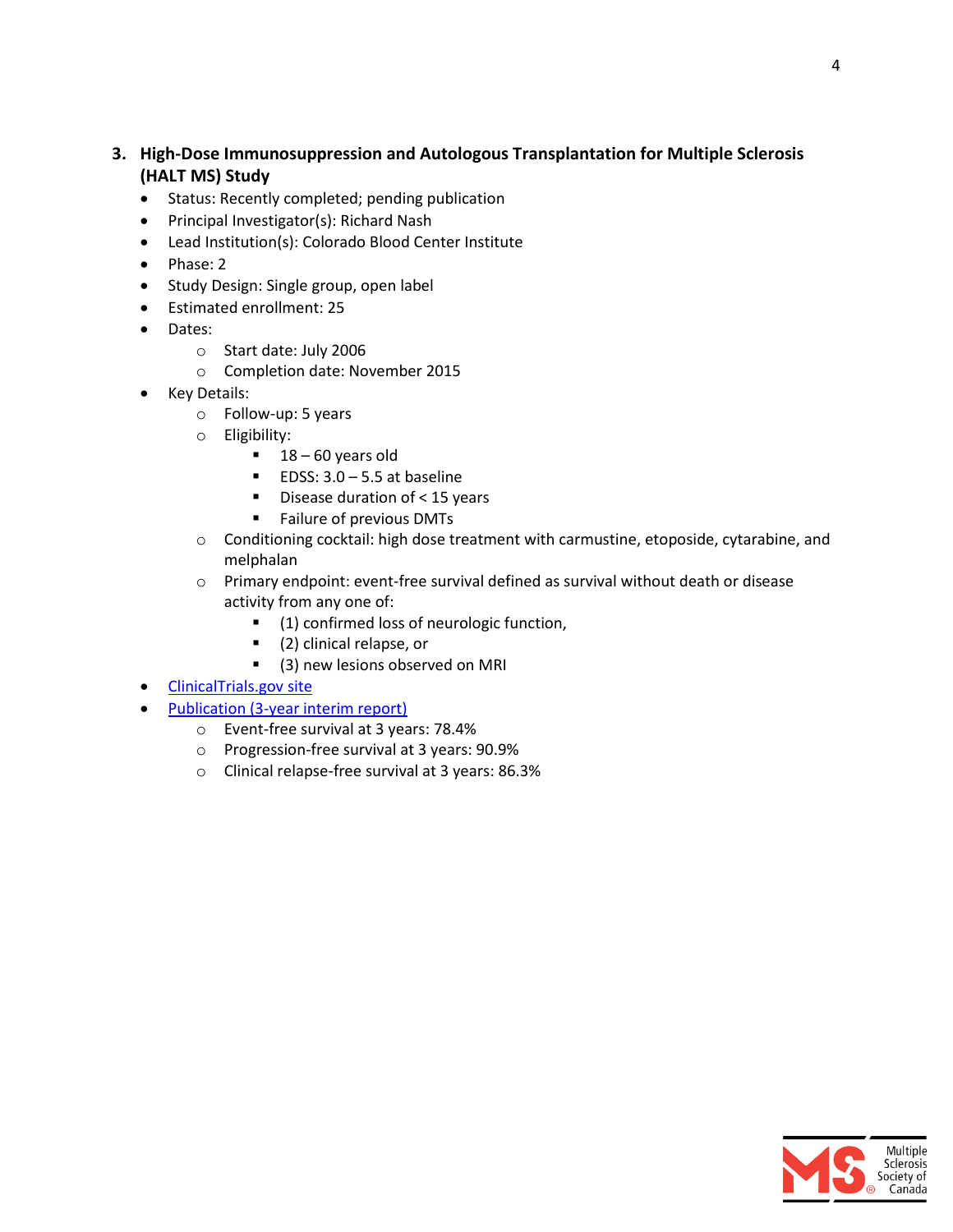- **4. Phase I Pilot Study of Total-Body Irradiation, Anti-Thymocyte Globulin and Cyclophosphamide Followed By Syngeneic or Autologous Peripheral Blood Stem Cell Transplantation in Patients With Multiple Sclerosis**
	- Status: Completed
	- **•** Principal Investigators: Richard Nash
	- Lead Institution(s): Fred Hutchinson Cancer Research Center, Seattle
	- $\bullet$  Phase: 1
	- Study Design: Uncontrolled
	- Estimated enrollment: 35
	- Dates:
		- o Start date: December 1997
		- o Completion date: 2001
	- Key Details:
		- $\circ$  Conditioning protocol: combination of total-body irradiation and cocktail of cyclophosphamide and anti-thymocyte globulin
		- o Primary endpoint: Time to EDSS failure (two consecutive measures at which EDSS increased by 1 or more points
		- o Eligibility:
			- $18 60$  years old
			- RRMS, PPMS or SPMS
			- $\blacksquare$  EDSS:  $5.0 8.0$
	- [ClinicalTrials.gov site](https://clinicaltrials.gov/ct2/show/NCT00014755?term=NCT00014755&rank=1)
	- Publications [\(short-term data](http://www.ncbi.nlm.nih.gov/pmc/articles/PMC2963562/) / [long-term data\)](http://www.ncbi.nlm.nih.gov/pmc/articles/PMC3276694/)
		- o EDSS failure: 40% at 3 year and 52% at 6 year follow-up
		- o Significant number of participants remained stable at 6 years
		- o 1 relapse in 1 participant shortly after transplant

5

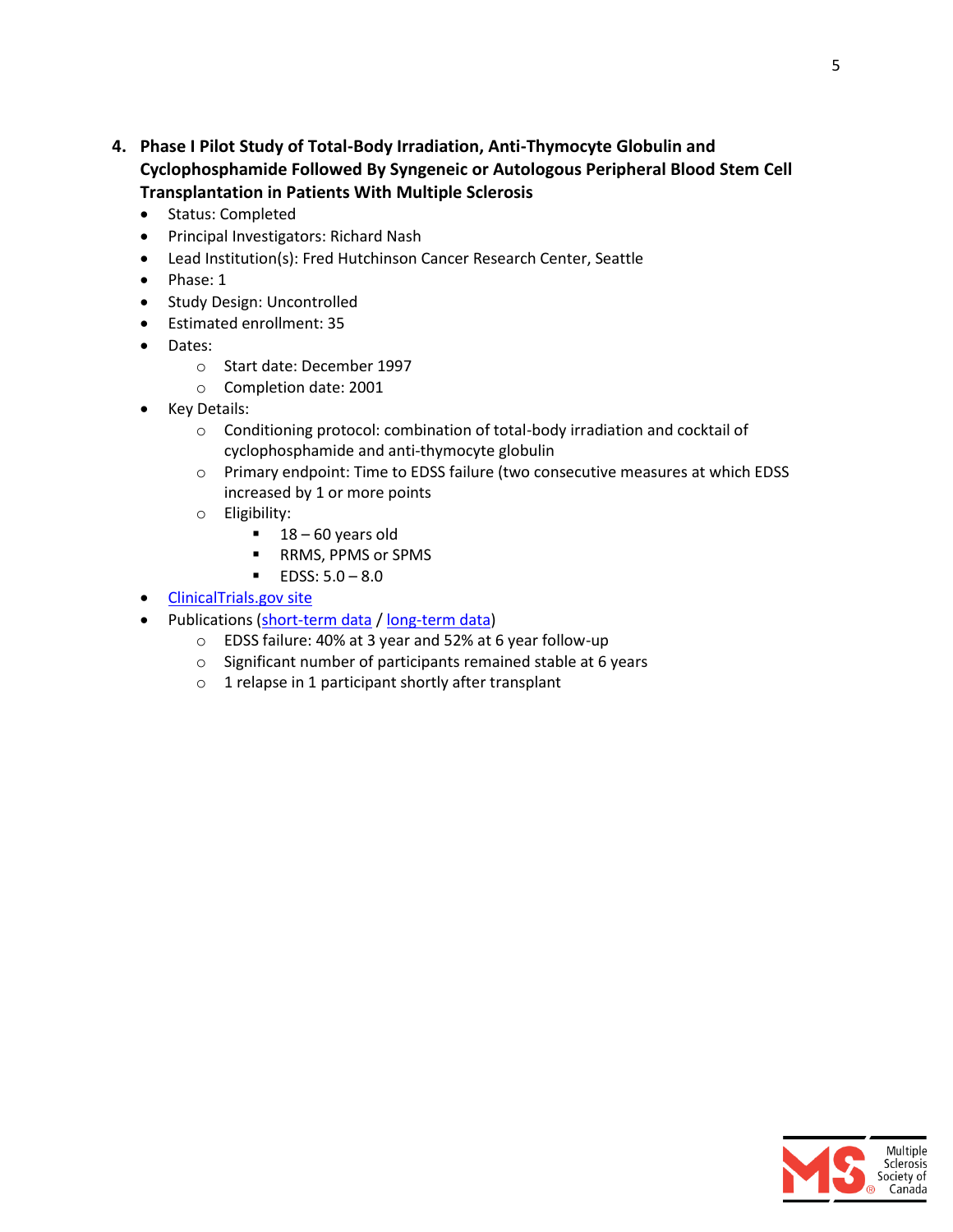#### **5. Immunological Mechanisms of Hematopoietic Stem Cell Transplantation in Multiple Sclerosis**

- Status: Completed
- Principal Investigators: National Institute of Neurological Disorders and Stroke
- Lead Institution(s): Northwestern University and Johns Hopkins University
- $\bullet$  Phase: 2
- Study Design: Controlled
- Estimated enrollment: 34
- Dates:
	- o Start date: May 2002
	- o Completion date: May 2011
- Key Details:
	- o Eligibility:
		- $18 70$  years old
		- $\blacksquare$  EDSS: 1.5 6.5
		- Failure of previous DMTs or refused to take DMTs
		- **Active relapses with progression**
	- o Two groups:

.

- High dose cyclophosphamide and Campath-1 with AHSCT
- **High dose cyclophosphamide without AHSCT**
- o Outcomes: comparison of peripheral T cell reactivities to myelin antigens before and after treatment
- o Three treatment strategies: early, conventional, and salvage/late
- [ClinicalTrials.gov site](https://clinicaltrials.gov/ct2/show/NCT00342134?term=Autologous+hematopoietic+stem+cell+transplantation+in+multiple+sclerosis%3A&rank=1)
- Publication: not available

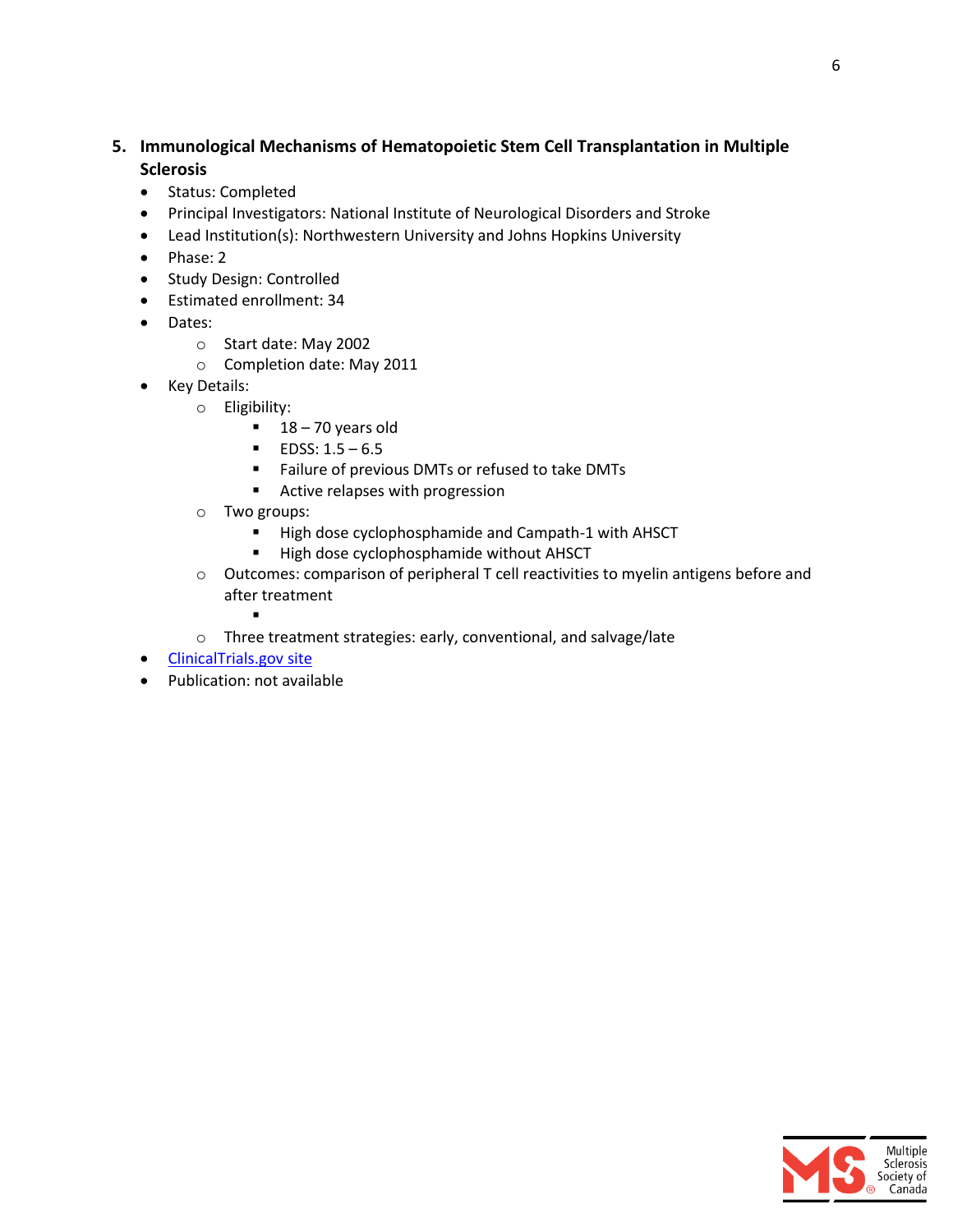- **6. High-dose immunosuppressive therapy with autologous hematopoietic stem cell transplantation as a treatment option in multiple sclerosis**
	- Status: Completed
	- **•** Principal Investigators: Yury Shevchenko
	- Lead Institution(s): Pirogov National Medical Surgical Center, Russia
	- $\bullet$  Phase: 2
	- Study Design: Unknown
	- Enrollment: 50
	- Dates:
		- o Start date: 1999
		- o Completion date: 2006
	- Key Details:
		- o Eligibility:
			- $-18 55$  years old
			- $\blacksquare$  EDSS: 1.5 8.0
			- **New lesions on MRI**
		- o Primary endpoint: Improvement in neurologist symptoms (0.5+ increase in EDSS)
	- ClinicalTrials.gov site: Not registered
	- [Publication:](http://www.ncbi.nlm.nih.gov/pubmed/18468768)
		- o 28 participants had improvement in neurological symptoms (0.5+ increase in EDSS)
		- o 17 participants had disease stabilization
		- o Progression free-survival: 72%
		- o No new or enlarging lesions in participants without disease progression

7

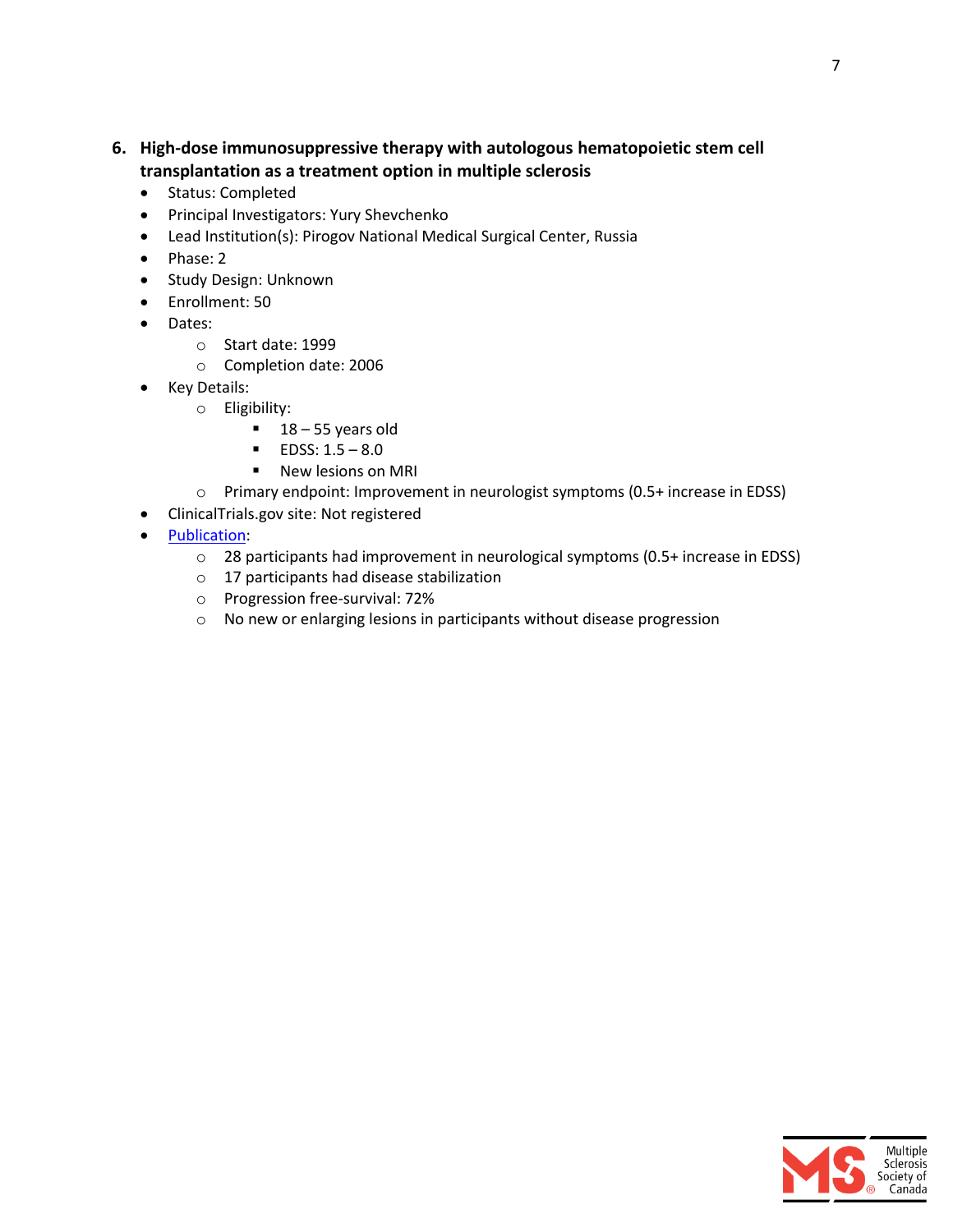- **7. High-dose immunosuppressive therapy with autologous hematopoietic stem cell transplantation as a treatment option in multiple sclerosis**
	- Status: Completed
	- **•** Principal Investigators: Yury Shevchenko
	- Lead Institution(s): Pirogov National Medical Surgical Center, Russia
	- $\bullet$  Phase: 2
	- Study Design: Open label
	- Enrollment: 95
	- Dates:
		- o Start date: 2006
		- o Completion date: 2011
	- Key Details:
		- o Eligibility; 3 groups:
			- Early HSCT: EDSS  $1.3 3.0$
			- $\blacksquare$  Late HSCT: EDSS 3.5 6.5
			- Rescue therapy: EDSS  $7.0 8.0$
			- Relapsing remitting / primary & secondary progressive MS
		- o Reduced intensity conditioning regimen
		- o Follow-up: up to 5 years
	- ClinicalTrials.gov site: Not registered
	- [Publication:](http://www.exphem.org/article/S0301-472X(12)00269-X/abstract)
		- o Long-term disease improvement/stabilization: 80%
		- o Progression-free survival at 5 years: 92% after early treatment vs. 73% after late/rescue therapy
		- o No new or enlarging lesions in participants without progression

8

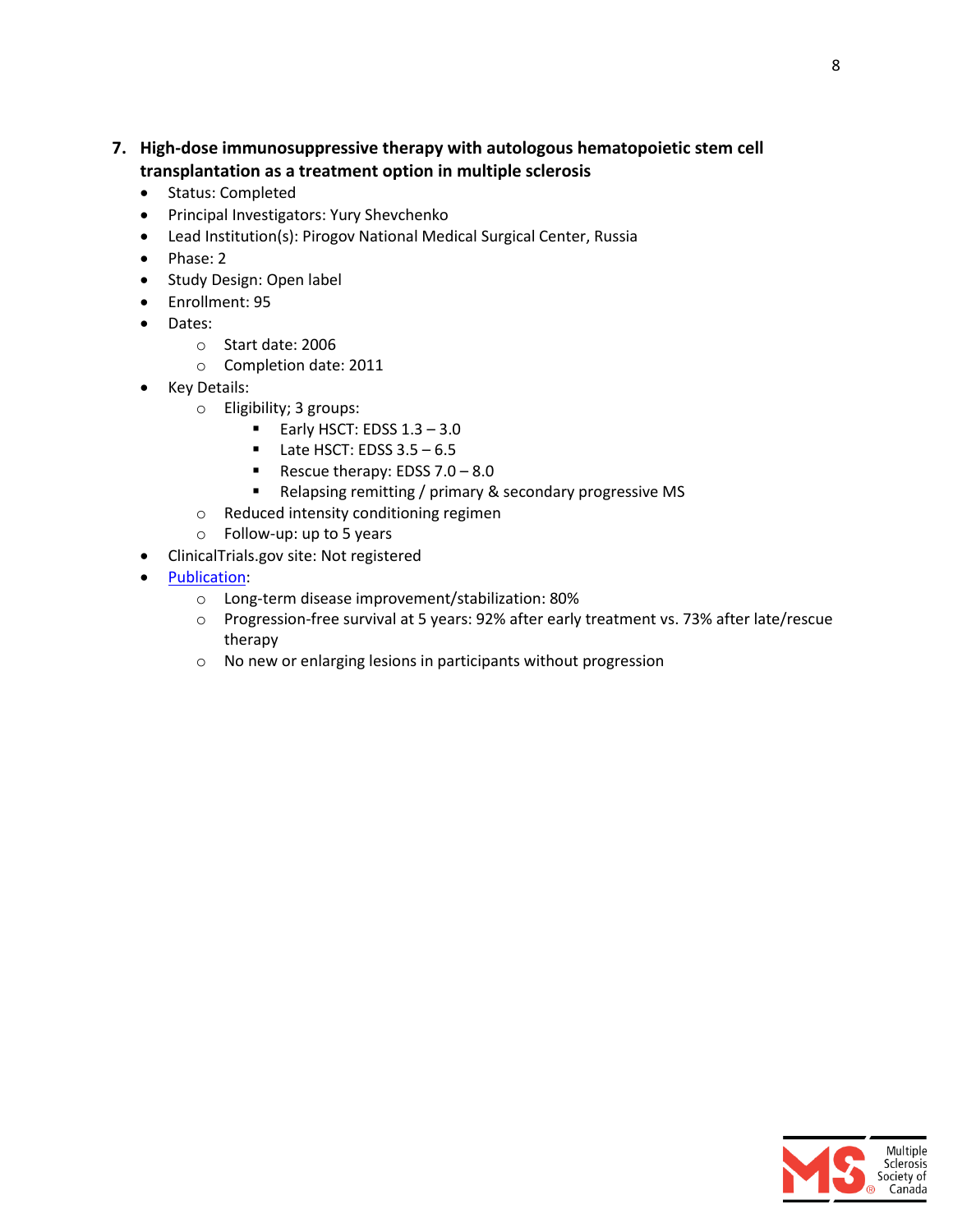#### **8. High Dose Chemo/Radiotherapy and Hematopoietic Stem Cell Transplant for Patients With Multiple Sclerosis**

- Status: Completed
- Principal Investigators: Malcolm Brenner
- Phase: 2
- Study Design: Open-label, single group
- Enrollment: 10
- Dates:
	- o Start date: April 1999
	- o Completion date: August 2005
- Key Details:
	- o Eligibility:
		- $18 60$  years old
		- RRMS, SPMS or PPMS
		- $\blacksquare$  EDSS:  $5.0 7.5$
		- **Failure of previous DMTs**
	- o Conditioning protocol: whole-body irradiation, cyclosphamide, ATG and MESNA
	- o Primary endpoint: unknown
- [ClinicalTrials.gov site](https://clinicaltrials.gov/ct2/show/NCT00040482)
- Publication: unavailable

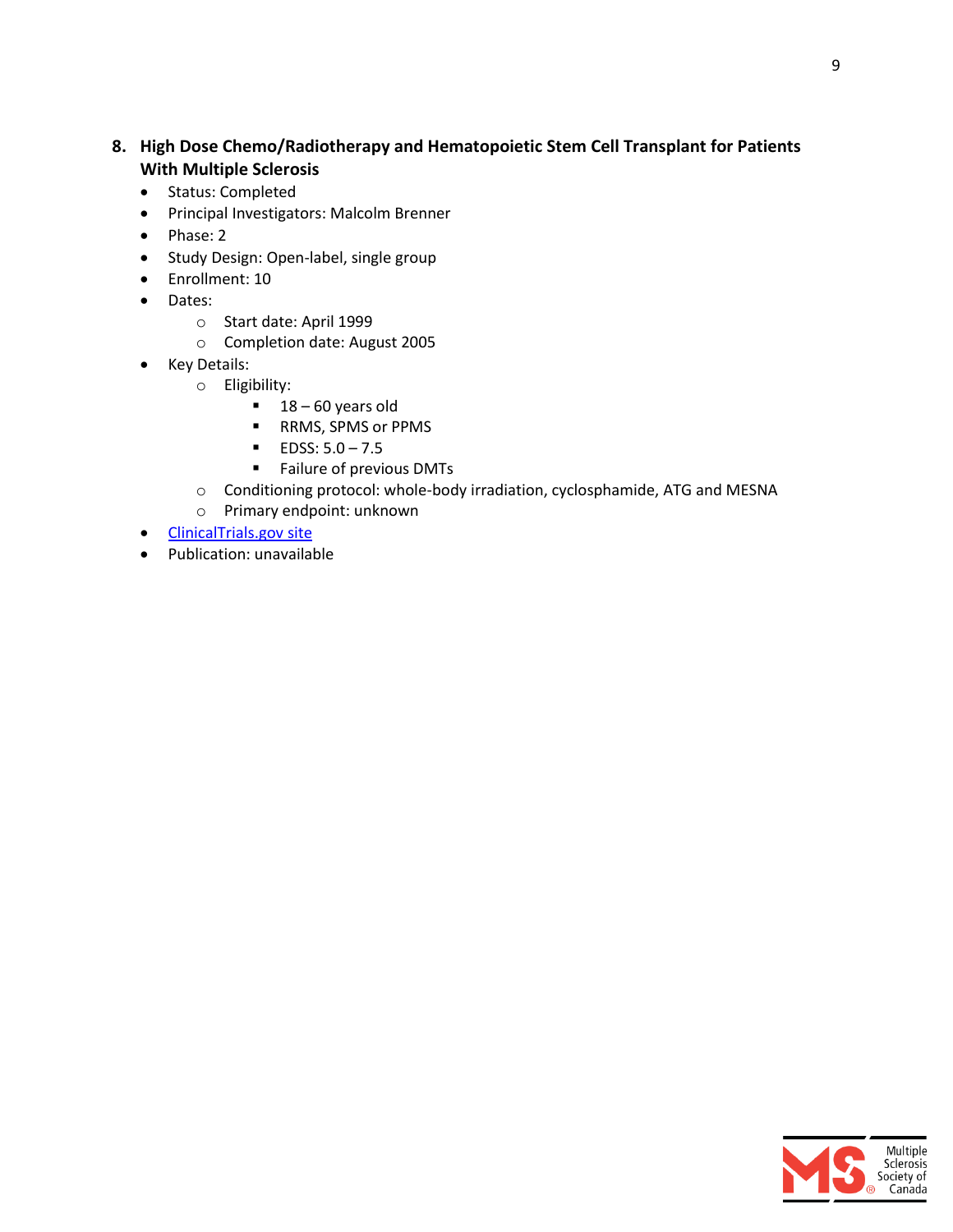#### **9. Clinical and MRI outcome after autologous hematopoietic stem cell transplantation in MS**

- Status: Completed
- Principal Investigators: A Saiz
- Lead Institution(s): University of Barcelona, Spain
- Phase: 2
- **•** Study Design: Unknown
- Enrollment: 15
- Dates:
	- o Start date: 1998
	- o Completion date: 2001
- Key Details:
	- o Eligibility:
		- **E** Secondary progressive / relapsing remitting MS with progression
	- o Follow-up: 3 years
	- o Primary endpoint: unknown
- ClinicalTrials.gov site: Not registered
- **[Publication:](http://www.ncbi.nlm.nih.gov/pubmed/14745069)** 
	- o 3 year probability of progression-free survival: 85.7%
	- o Disease activity-free survival: 46.4%
	- o No new lesion activity on MRI

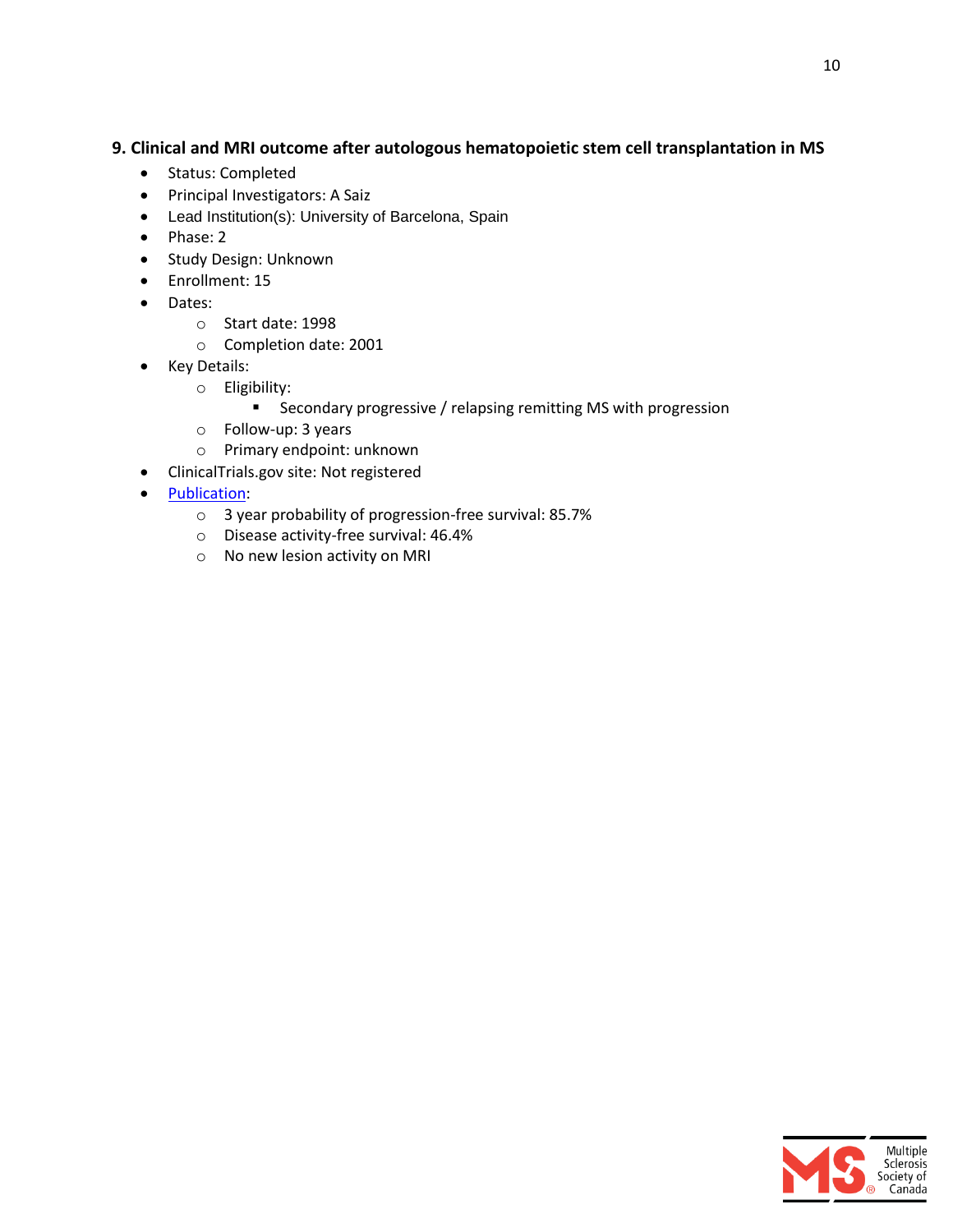#### **10. Autologous HSCT for severe progressive multiple sclerosis in a multicenter trial: impact on disease activity and quality of life**

- Status: Completed
- Principal Investigators: Riccardo Saccardi
- Lead Institution(s): University of Florence, Italy
- $\bullet$  Phase: 2
- **•** Study Design: Unknown
- Enrollment: 19
- Dates:
	- o Start date: 1998
	- o Completion date: 2003
- Key Details:
	- o Eligibility:
		- 18-55 years old
		- **Secondary progressive / relapsing remitting MS**
		- $\blacksquare$  EDSS:  $5.0 6.5$
		- Rapid progression despite conventional DMTS
	- o Follow-up: up to 6 years
	- o Primary endpoints: Changes in number of MRI brain lesions, changes in EDSS, toxicity (undefined)
	- o Conditioning protocol: cyclosphamide, filgrastim, BCNU, cytosine arabinoside, etoposide, melphalan, ATG
- ClinicalTrials.gov site: Not registered
- [Publication:](http://www.ncbi.nlm.nih.gov/pubmed/15546956)
	- $\circ$  Initially, all participants showed clinical stabilization or improvement; 3 subsequently deteriorated
	- o Only 1 new active lesion in one participant
	- o Infections limited; restricted to 3 months after procedure

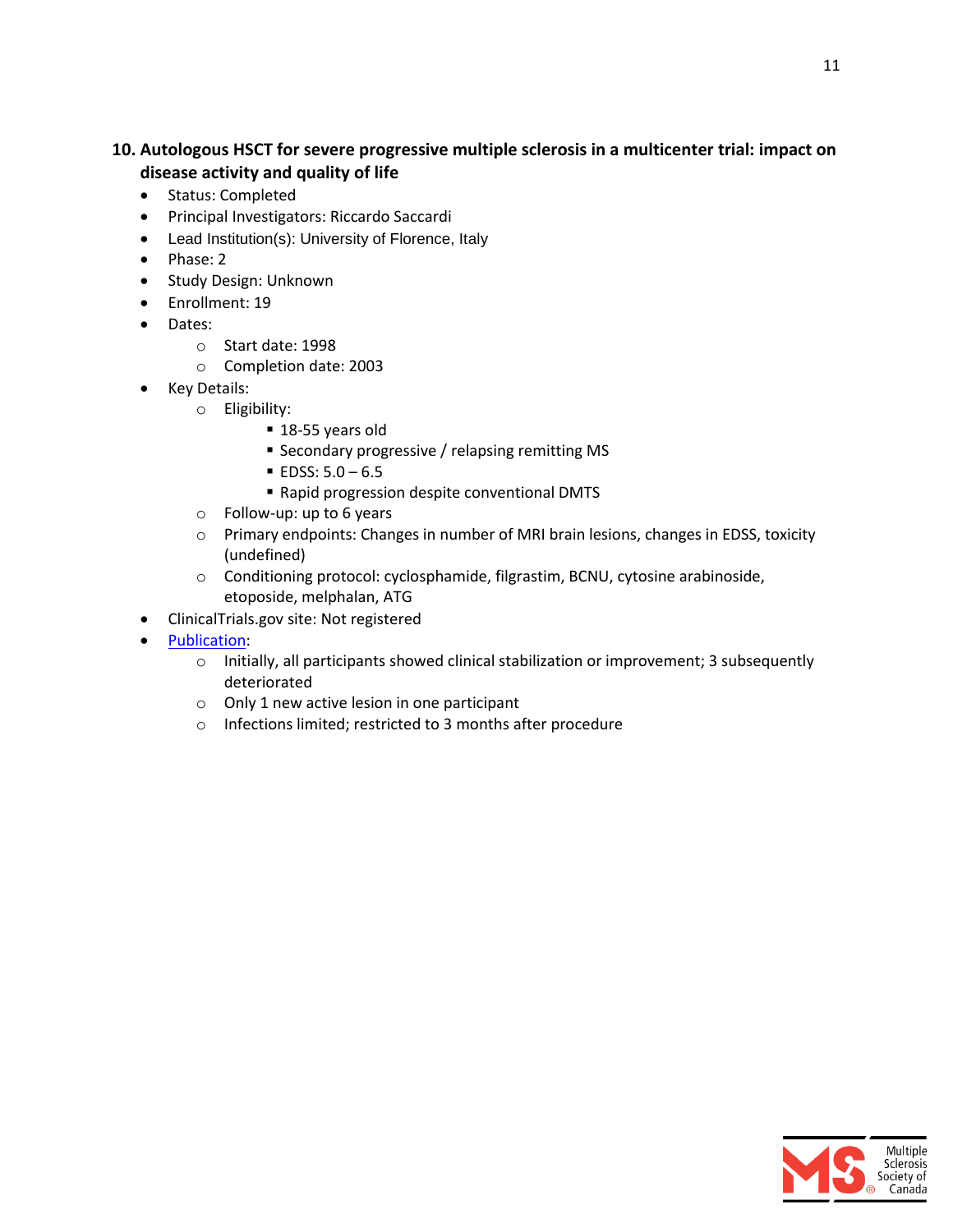#### **11. Long-Term Outcomes After Autologous HSCT for both Progressive and Relapse-Remitting MS**

- Status: Completed
- Principal Investigators: Paolo Muraro
- Lead Institution(s): Imperial College of London
- Study Design: Collection of data from 25 centers and 13 countries
- Enrollment:281
- Dates:
	- o Start date: 1996
	- o Completion date: 2006
- Key Details:
	- o Eligibility:
		- 15-65 years old
		- Relapse-remitting MS, Progressive Relapsing MS, Primary PRogressive MS, Secondary Progressive MS
			- 1. RRMS (16.4%)
			- 2. Progressive Relapsing MS (6%)
			- 3. Primary Progressive MS (11.4%)
			- 4. Secndary Progressive MS (66.2%)
		- EDSS: 1.5-9 (Median 6.5)
	- o Follow-up: minimum of 5 years
	- o Primary endpoints: Progression-free survival (no increases in disability as measured using the EDSS scale)
	- o Conditioning protocol: varied
- ClinicalTrials.gov site: Not registered
- [Publication:](https://www.ncbi.nlm.nih.gov/pubmed/28241268)
	- o Halted progression in 46% of individuals at 5 years post IAHSCT
	- o Progression to more likely occur in: Older versus younger people; those with progressive vs relapsing MS, people that have had more than 2 DMTs
	- o Death: 8 total (2.8%)

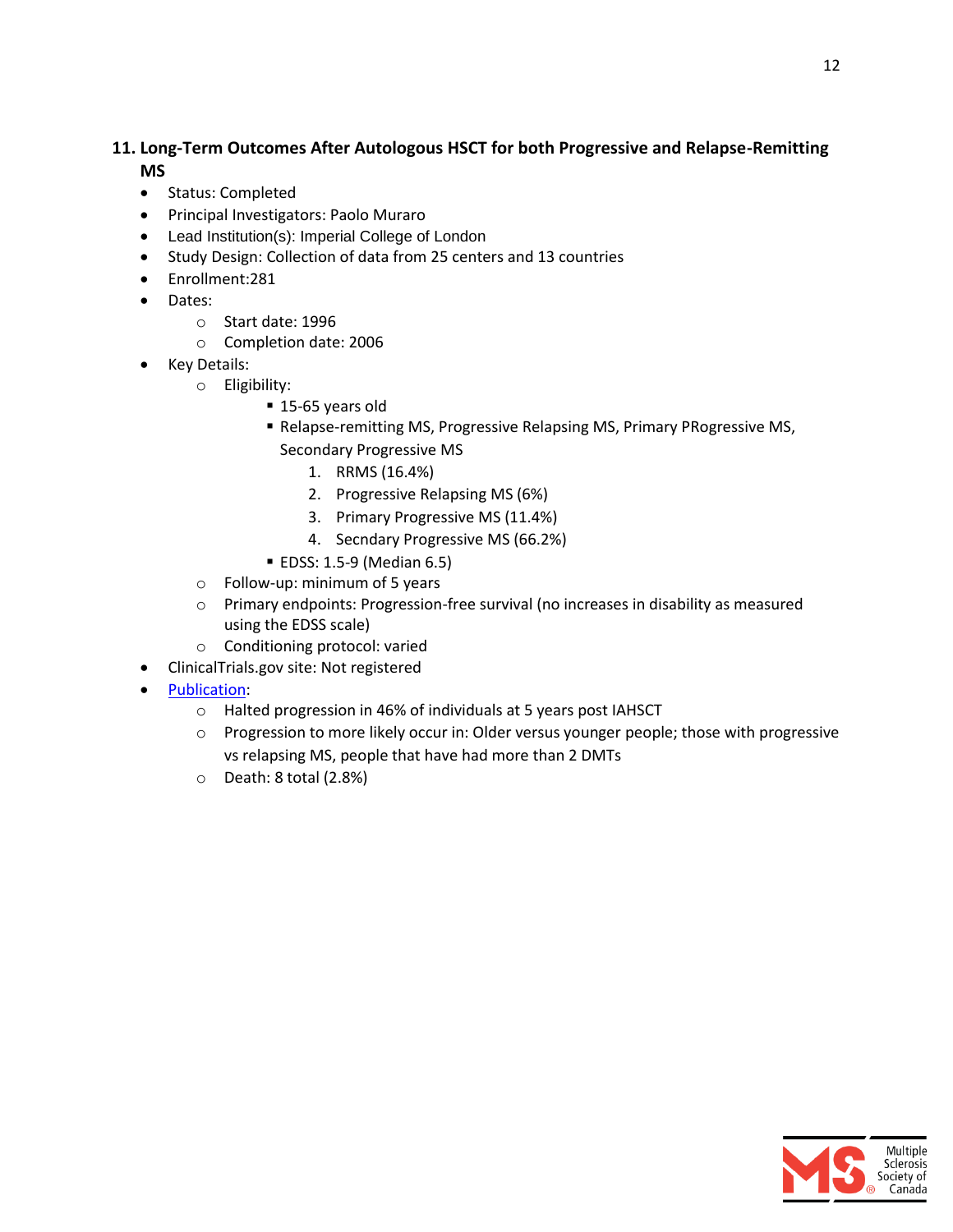## <span id="page-12-0"></span>**Clinical Trials: Ongoing/Recruiting**

- **1. Stem Cell Therapy for Patients With Multiple Sclerosis Failing Alternate Approved Therapy- A Randomized Study**
	- Status: Ongoing
	- Principal Investigator(s): Richard Burt
	- Lead Institution(s): Northwestern University, Chicago
	- $\bullet$  Phase: 3
	- Study Design: Randomized, parallel assignment, open label
	- Estimated enrollment: 110
	- Dates:
		- o Start date: January 2006
		- o Estimated completion date: December 2017
	- Key Details:
		- o Follow-up: 5 years
		- o Eligibility:
			- $\bullet$  18 55 years old
			- $\bullet$  EDSS: 2.0 6.0
			- Failure of previous DMTs
		- o Randomized groups:
			- **2.** AHSCT with chemotherapy (cyclophosphamide)
			- **3.** Standard treatment with convention DMT (interferon, glatiramer acetate, mitoxantrone, natalizumab, fingolimod, or tecfidera)
		- o Primary endpoint: Disease progression, defined as a 1 point increase in EDSS on consecutive evaluations at least 6 months apart and not due to a non-MS disease process.
	- [ClinicalTrials.gov site](https://clinicaltrials.gov/ct2/show/NCT00273364)
	- [Publication \(interim subgroup; evaluating T-cell responses\)](https://www.ncbi.nlm.nih.gov/pubmed/23721329?dopt=Abstract)
		- o Evidence for removal of autoreactive T-cell clones and development of tolerance after AHSCT versus natalizumab

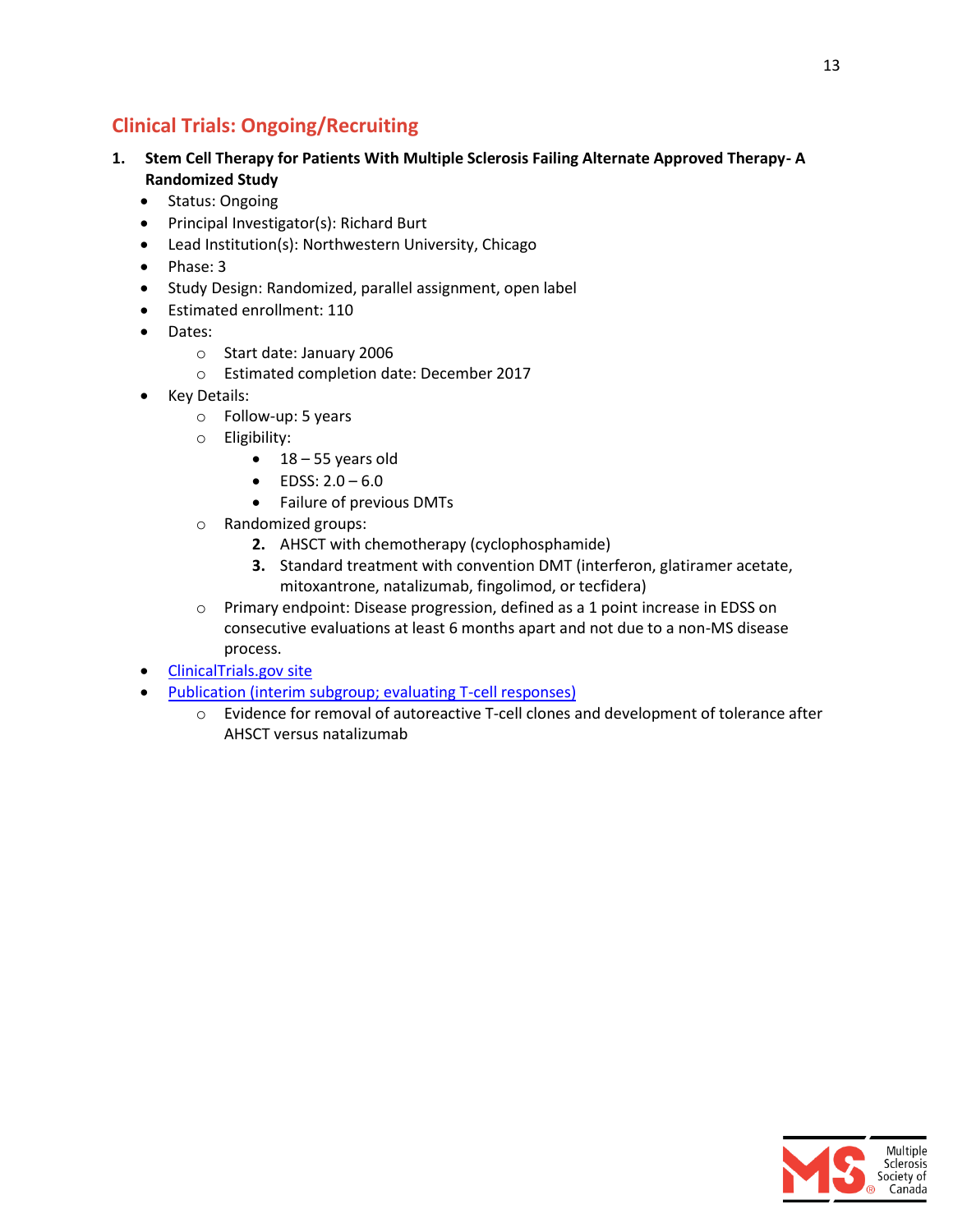#### **2. Assessment of Bone Marrow-derived Cellular Therapy in Progressive Multiple Sclerosis (ACTiMuS)**

- Status: Recruiting
- Principal Investigators: Neil Scolding; Claire Rice
- Lead Institution(s): Frenchay Hospital
- Phase: 2
- Study Design: Double-blind, randomized, crossover
- Enrollment: 80
- Dates:
	- o Start date: January 2014
	- o Estimated completion date: October 2018
- Key Details:
	- o No immunoablation
	- o Eligibility:
		- $18 60$  years
		- $\blacksquare$  EDSS: 4.0 6.0
		- Disease duration > 5 years
		- Disease progression not due to major relapse
	- o Primary endpoint: global evoked potentials (electrophysiology)
- [ClinicalTrials.gov site](https://clinicaltrials.gov/ct2/show/NCT01815632?term=NCT01815632&rank=1)
- Publication: unavailable

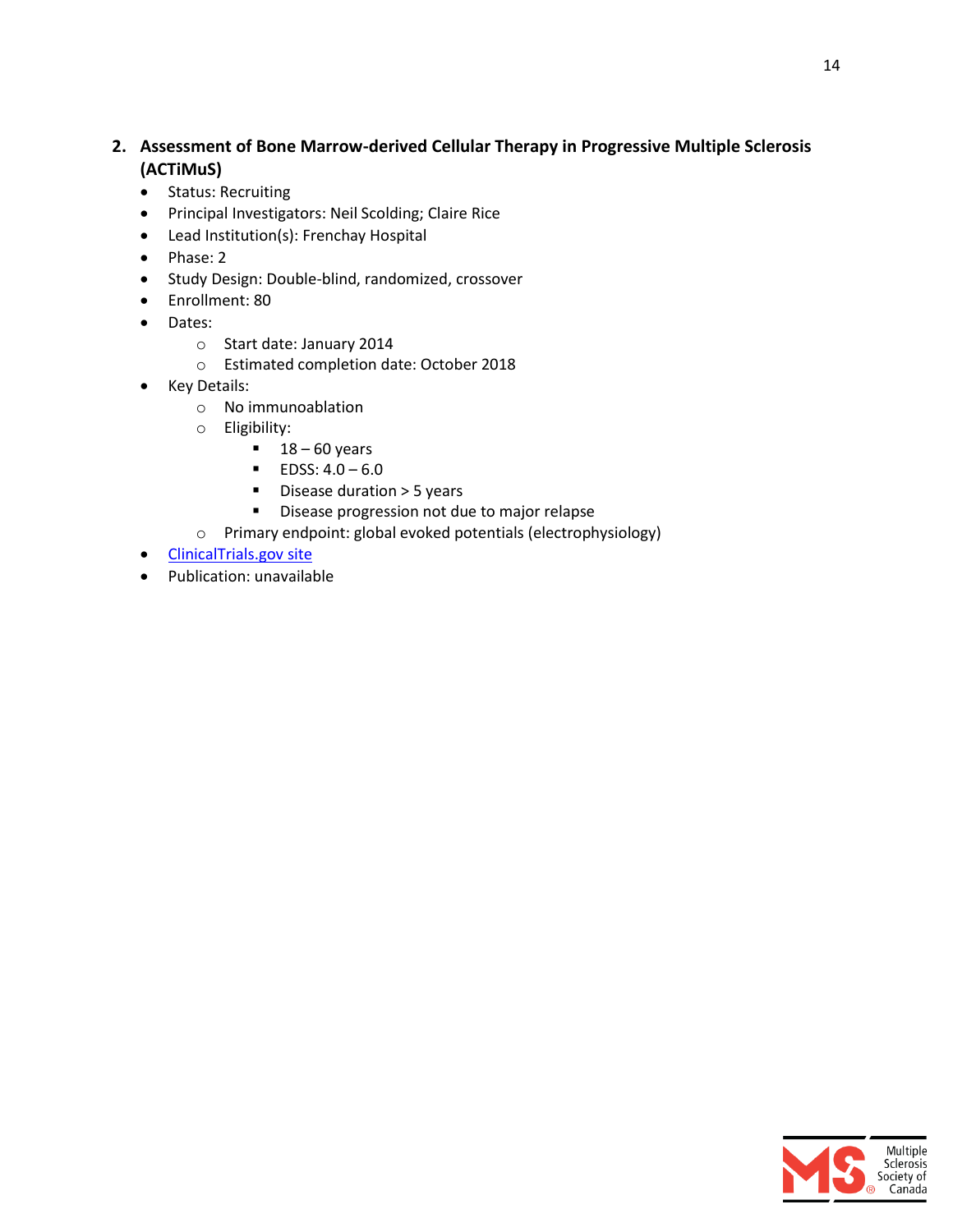- **3. Safety and Efficacy of an Immunoablative Nonmyeloablative Conditioning Protocol for Autologous Bone Marrow Transplantation (BMT) in Patients With Multiple Sclerosis (MS)**
	- Status: Pending recruitment
	- **•** Principal Investigators: Igor Resnick
	- Phase: 2
	- Study design: Open-label, single group
	- Enrollment: 20
	- Dates:
		- o Start date: October 2015
		- o Estimated completion date: October 2017
	- Key Details:
		- o Conditioning cocktail: low-dose fludarabine, cyclophosphamide and alemtuzumab
		- o Eligibility:
			- $18 65$  years old
			- $\blacksquare$  EDSS: 2.0 7.0
			- Relapsing or secondary progressive MS with significant activity
			- **Disease duration > 2 years**
			- **Failure of previous DMTs**
		- o Primary endpoint: neutrophil counts, transplant related mortality,
	- [ClinicalTrials.gov site](https://clinicaltrials.gov/ct2/show/NCT02529839)
	- Publication: unavailable

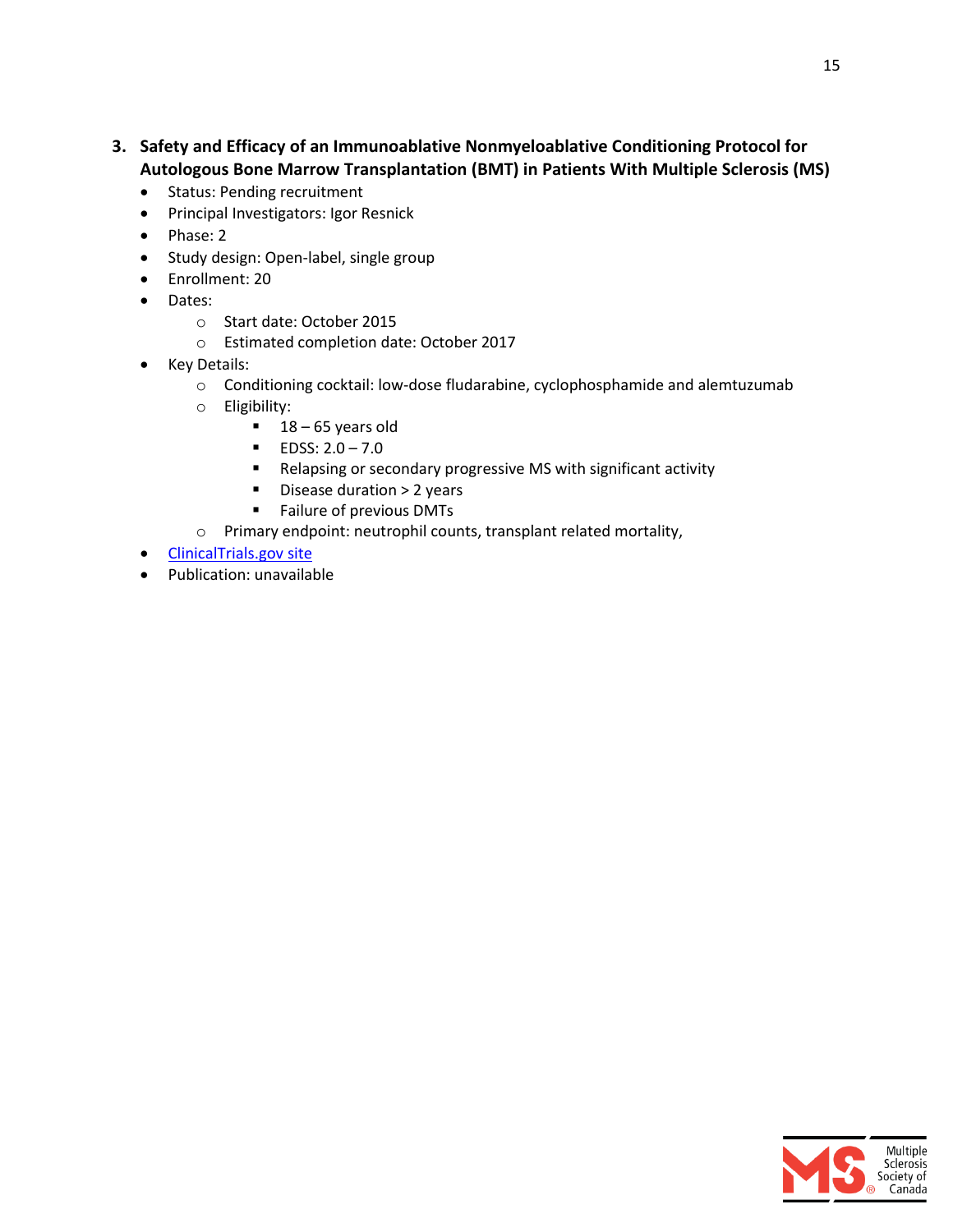### <span id="page-15-0"></span>**Clinical Trials: Discontinued**

#### **1. Autologous hematopoietic stem cell transplantation in multiple sclerosis: a phase II trial**

- Status: Terminated (difficulties with recruitment and lack of funds) / partial results published
- Principal Investigator(s): Riccardo Saccardi
- Lead Institution(s): University of Genova, Italy
- Phase: 2
- Study Design: randomized,
- Enrollment (at time of termination): 21
- Dates:
	- o Start date: July 2003
	- o Completion date: 2009 (terminated prematurely)
- Key Details:
	- o Two treatment groups:
		- **IMMUNO FROM AUTO HOMOGET ATTE:** Immunoablation and auto HSCT (conditioning protocol: cyclophosphamide and filgrastim, carmustine, cytosine-arabinoside, etoposide, melphalan, and ATG)
		- **Treatment with Mitoxantrone**
	- o Eligibility:
		- $18 50$  years old
		- $\blacksquare$  EDSS: 3.5 6.5
		- Relapsing remitting and secondary progressive MS (with or without relapses)
		- **Failure of previous DMTs**
	- o Primary endpoint: EDSS progression and appearance of new lesions
	- o Follow-up: up to 4 years
- ClinicalTrials.gov site: Not registered
- [Publication \(partial results\):](http://www.ncbi.nlm.nih.gov/pubmed/25672923)
	- o New MRI brain lesions reduced by 79% compared to mitoxantrone
	- o Reduced annualized relapse rate
	- o No change in disability progression

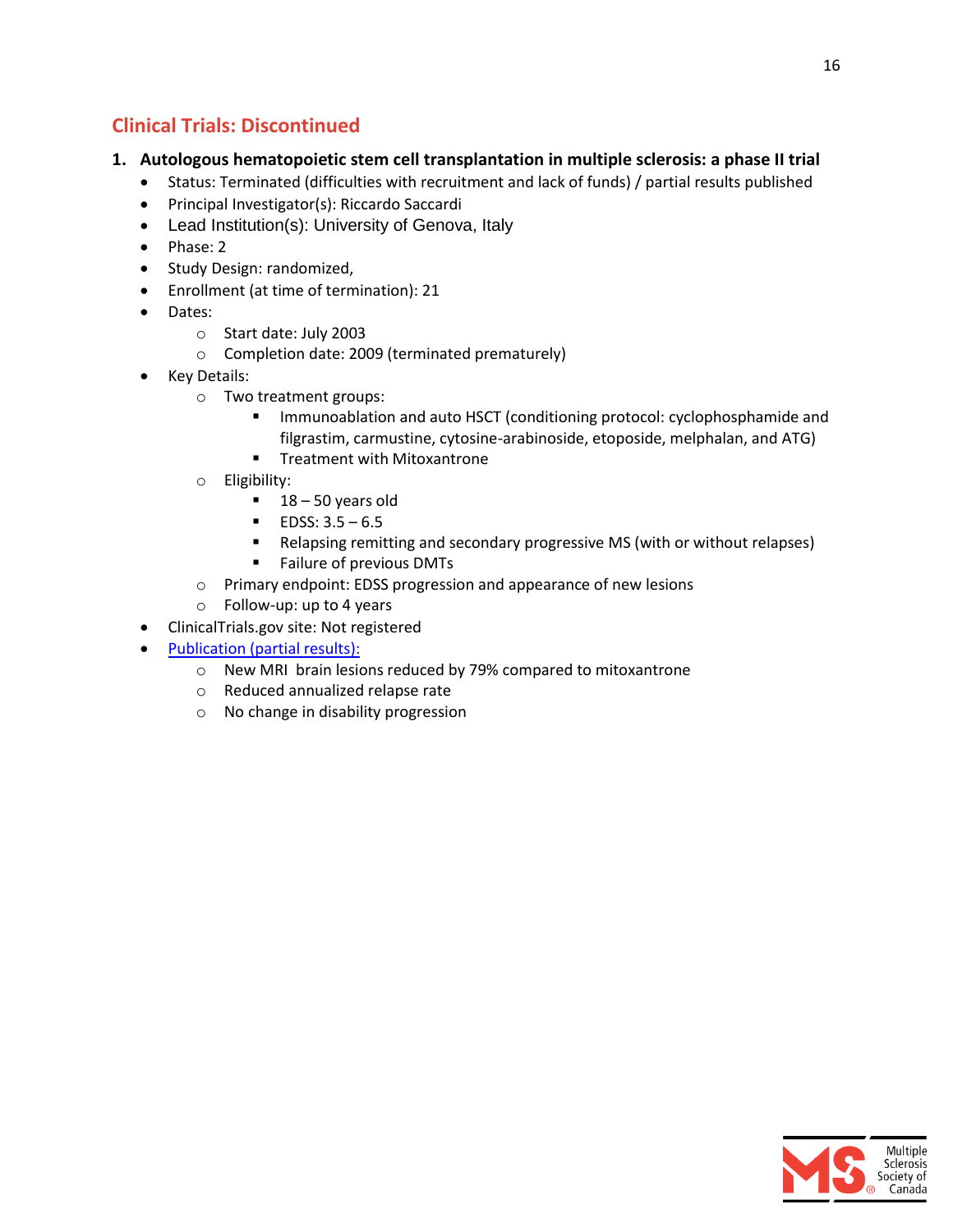- **2. High Dose Chemo With Stem Cell Transplant as Treatment for Multiple Sclerosis That Failed Prior Treatment**
	- Status: Terminated (insufficient recruitment)
	- Principal Investigators: Seah Lim
	- Lead Institution(s): Texas Oncology Cancer Center
	- Phase: 2
	- Study Design: Open-label, single group
	- Estimated enrollment: 50
	- Dates:
		- o Start date: November 2012
		- o Completion date: N/A
	- [ClinicalTrials.gov site](https://clinicaltrials.gov/ct2/show/NCT01679041?term=NCT01679041&rank=1)
	- Publication: unavailable